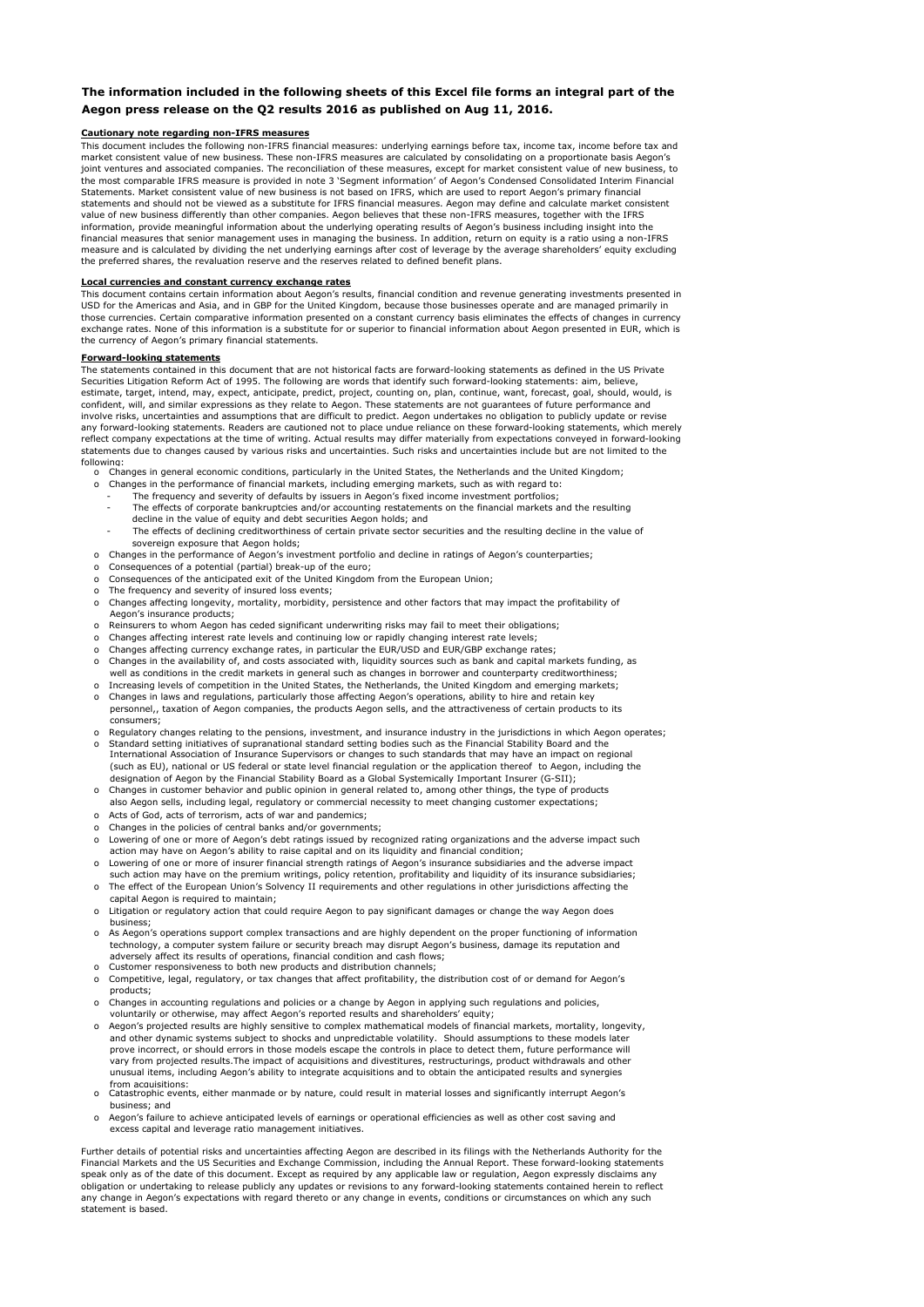| Key performance indicators              |                |         |         |                          |         |                |                 |                 |                |
|-----------------------------------------|----------------|---------|---------|--------------------------|---------|----------------|-----------------|-----------------|----------------|
| 11b, 11c<br><b>EUR</b> millions         | Notes          | Q2 2016 | Q1 2016 | $\frac{0}{0}$            | Q2 2015 | $\frac{0}{0}$  | <b>YTD 2016</b> | <b>YTD 2015</b> | $\frac{0}{0}$  |
| Underlying earnings before tax          | $\mathbf{1}$   | 435     | 462     | (6)                      | 505     | (14)           | 897             | 937             | (4)            |
| Net income / (loss)                     |                | (385)   | 143     | $\overline{\phantom{0}}$ | 319     | $\overline{a}$ | (242)           | 608             |                |
| Sales                                   | $\overline{2}$ | 2,765   | 3,560   | (22)                     | 2,335   | 18             | 6,324           | 4,960           | 27             |
| Market consistent value of new business | 3              | 100     | 133     | (25)                     | 183     | (46)           | 232             | 323             | (28)           |
| Return on equity                        | $\overline{4}$ | 6.8%    | 7.3%    | (7)                      | 7.6%    | (10)           | 7.1%            | 6.9%            | 2 <sup>1</sup> |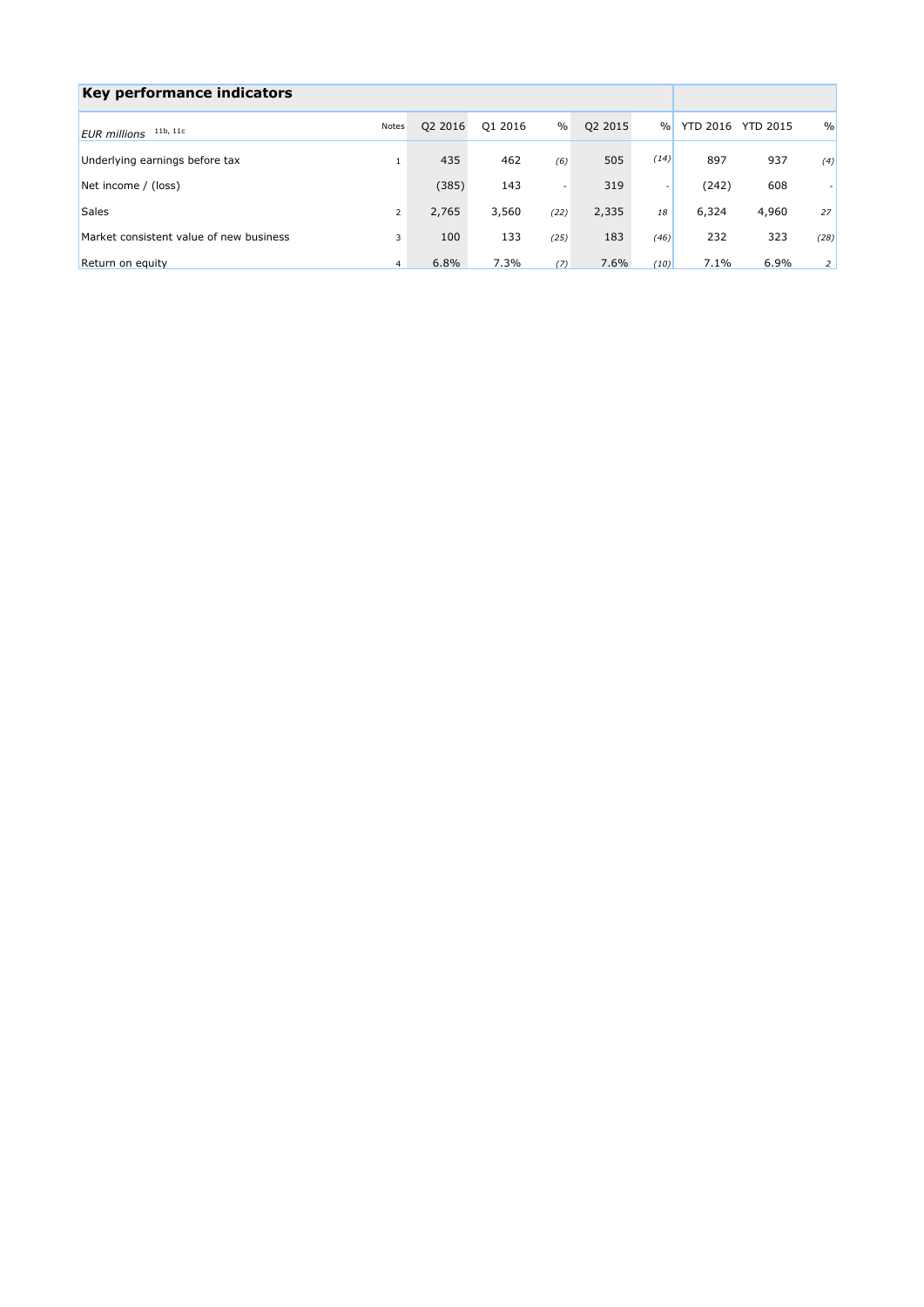| <b>Financial overview</b>                                    |              |                          |                |                |                  |                 |                 |                          |
|--------------------------------------------------------------|--------------|--------------------------|----------------|----------------|------------------|-----------------|-----------------|--------------------------|
| <b>EUR</b> millions<br>Notes                                 | Q2 2016      | Q1 2016                  | $\%$           | Q2 2015        | $\%$             | <b>YTD 2016</b> | <b>YTD 2015</b> | $\frac{0}{0}$            |
| Underlying earnings before tax                               |              |                          |                |                |                  |                 |                 |                          |
| Americas                                                     | 270          | 283                      | (5)            | 358            | (24)             | 554             | 648             | (15)                     |
| Europe                                                       | 160          | 169                      | (5)            | 139            | 15               | 330             | 281             | 17                       |
| Asia                                                         | $\mathbf{1}$ | $\overline{\phantom{a}}$ | 111            | $\overline{2}$ | (49)             | 1               | (1)             | $\overline{\phantom{a}}$ |
| Asset Management                                             | 37           | 45                       | (18)           | 47             | (22)             | 82              | 92              | (11)                     |
| Holding and other                                            | (33)         | (36)                     | 9              | (41)           | 20               | (69)            | (83)            | 17                       |
| Underlying earnings before tax                               | 435          | 462                      | (6)            | 505            | (14)             | 897             | 937             | (4)                      |
| Fair value items                                             | (378)        | (358)                    | (6)            | (293)          | (29)             | (736)           | (451)           | (63)                     |
| Realized gains / (losses) on investments                     | 229          | 54                       | $\sim$         | 134            | 72               | 283             | 252             | 12                       |
| Net impairments                                              | (23)         | (36)                     | 36             | 7              |                  | (59)            | (4)             | $\overline{\phantom{a}}$ |
| Other income / (charges)                                     | (636)        | (6)                      | ä,             | (11)           |                  | (642)           | (11)            | $\overline{\phantom{a}}$ |
| Run-off businesses                                           | 18           | 28                       | (36)           | 17             | $\overline{z}$   | 47              | 33              | 42                       |
| Income before tax                                            | (355)        | 145                      |                | 359            | $\overline{a}$   | (210)           | 755             | $\overline{\phantom{a}}$ |
| Income tax                                                   | (30)         | (1)                      |                | (40)           | 24               | (32)            | (147)           | 78                       |
| Net income / (loss)                                          | (385)        | 143                      |                | 319            | ÷                | (242)           | 608             | $\overline{\phantom{a}}$ |
| Net income / (loss) attributable to:                         |              |                          |                |                |                  |                 |                 |                          |
| Equity holders of Aegon N.V.                                 | (385)        | 143                      |                | 319            |                  | (242)           | 608             |                          |
| Net underlying earnings                                      | 312          | 352                      | (11)           | 398            | (22)             | 663             | 713             | (7)                      |
|                                                              |              |                          |                |                |                  |                 |                 |                          |
| Commissions and expenses<br>of which operating expenses<br>9 | 1,589<br>926 | 1,744<br>960             | (9)<br>(4)     | 1,791<br>923   | (11)             | 3,333<br>1,886  | 3,532<br>1,825  | (6)<br>3                 |
|                                                              |              |                          |                |                |                  |                 |                 |                          |
| <b>New life sales</b>                                        |              |                          |                |                |                  |                 |                 |                          |
| Life single premiums                                         | 489          | 610                      | (20)           | 616            | (21)             | 1,099           | 1,576           | (30)                     |
| Life recurring premiums annualized                           | 195          | 205                      | (5)            | 212            | (8)              | 400             | 415             | (4)                      |
| Total recurring plus 1/10 single                             | 244          | 266                      | (8)            | 274            | (11)             | 510             | 573             | (11)                     |
|                                                              |              |                          |                |                |                  |                 |                 |                          |
| <b>New life sales</b><br>10                                  |              |                          |                |                |                  |                 |                 |                          |
| Americas                                                     | 138          | 144                      | (4)            | 158            | (12)             | 282             | 298             | (6)                      |
| Europe                                                       | 75           | 85                       | (12)           | 76             | (2)              | 160             | 170             | (6)                      |
| Asia                                                         | 31           | 37                       | (17)           | 40             | (22)             | 68              | 105             | (35)                     |
| Total recurring plus 1/10 single                             | 244          | 266                      | (8)            | 274            | (11)             | 510             | 573             | (11)                     |
| New premium production accident and health insurance         | 199          | 262                      | (24)           | 228            | (13)             | 460             | 535             | (14)                     |
| New premium production general insurance                     | 27           | 24                       | 11             | 20             | 36               | 51              | 42              | 22                       |
|                                                              |              |                          |                |                |                  |                 |                 |                          |
| Gross deposits (on and off balance)<br>10                    |              |                          |                |                |                  |                 |                 |                          |
| Americas                                                     | 9,265        | 13,472                   | (31)           | 9,069          | $\overline{2}$   | 22,737          | 20,619          | 10                       |
| Europe                                                       | 3,088        | 3,441                    | (10)           | 2,723          | 13               | 6,529           | 5,786           | 13                       |
| Asia                                                         | 94           | 73                       | 30             | 91             | $\overline{4}$   | 167             | 293             | (43)                     |
| Asset Management<br><b>Total gross deposits</b>              | 10,506       | 13,092                   | (20)           | 6,256          | 68               | 23,598          | 11,403          | 107                      |
|                                                              | 22,953       | 30,078                   | (24)           | 18,139         | 27               | 53,031          | 38,101          | 39                       |
| Net deposits (on and off balance)<br>10                      |              |                          |                |                |                  |                 |                 |                          |
| Americas                                                     | (56)         | 4,825                    |                | 1,913          |                  | 4,769           | 6,317           | (25)                     |
| Europe                                                       | 159          | 731                      | (78)           | (85)           |                  | 890             | 718             | 24                       |
| Asia                                                         | 80           | 59                       | 36             | 73             | $11\,$           | 139             | 263             | (47)                     |
| Asset Management                                             | 1,046        | 2,240                    | (53)           | 988            | 6                | 3,286           | 3,069           | 7 <sup>1</sup>           |
| Total net deposits excluding run-off businesses              | 1,229        | 7,855                    | (84)           | 2,888          | (57)             | 9,084           | 10,367          | (12)                     |
| Run-off businesses                                           | (103)        | (240)                    | 57             | (111)          | 7                | (343)           | (324)           | (6)                      |
| Total net deposits / (outflows)                              | 1,125        | 7,615                    | (85)           | 2,777          | (59)             | 8,740           | 10,043          | (13)                     |
| <b>Revenue-generating investments</b>                        |              |                          |                |                |                  |                 |                 |                          |
|                                                              | Jun. 30,     | Mar. 31,                 |                | Dec. 31,       |                  |                 |                 |                          |
|                                                              | 2016         | 2016                     | $\%$           | 2015           | $\%$             |                 |                 |                          |
| Revenue-generating investments (total)                       | 716,746      | 704,554                  | $\mathbf{z}$   | 710,458        | $\mathbf{1}$     |                 |                 |                          |
| Investments general account                                  | 159,933      | 162,784                  | (2)            | 160,792        | (1)              |                 |                 |                          |
| Investments for account of policyholders                     | 194,512      | 191,286                  | $\overline{2}$ | 200,226        | (3)              |                 |                 |                          |
| Off balance sheet investments third parties                  | 362,301      | 350,483                  | 3              | 349,440        | $\boldsymbol{4}$ |                 |                 |                          |
|                                                              |              |                          |                |                |                  |                 |                 |                          |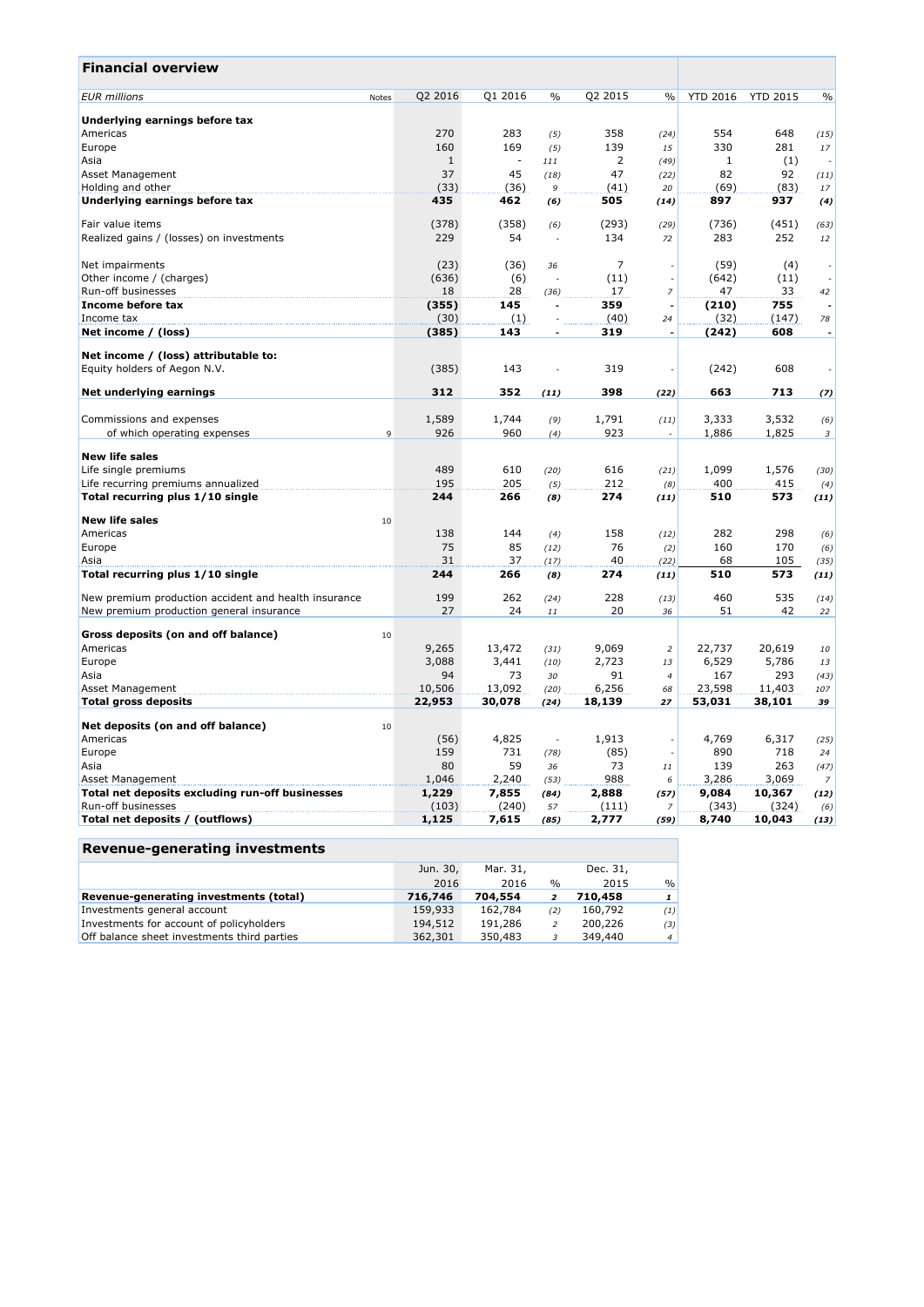| Financial overview, Q2 2016 geographically         |          |        |      |                         |              |       |
|----------------------------------------------------|----------|--------|------|-------------------------|--------------|-------|
|                                                    |          |        |      |                         | Holding,     |       |
|                                                    |          |        |      |                         | other        |       |
|                                                    |          |        |      | Asset                   | activities & |       |
| <b>EUR</b> millions                                | Americas | Europe | Asia | Management eliminations |              | Total |
| Underlying earnings before tax by line of business |          |        |      |                         |              |       |
| Life                                               | 53       | 85     | 6    |                         |              | 143   |
| Individual savings and retirement products         | 135      |        | (4)  |                         |              | 131   |
| Pensions                                           | 82       | 62     |      |                         |              | 145   |
| Non-life                                           |          | 5      |      |                         |              | 5     |
| <b>Asset Management</b>                            |          |        |      | 37                      |              | 37    |
| Other                                              |          | 9      | (1)  |                         | (33)         | (25)  |
| Underlying earnings before tax                     | 270      | 160    |      | 37                      | (33)         | 435   |
| Fair value items                                   | (107)    | (210)  | (7)  |                         | (54)         | (378) |
| Realized gains / (losses) on investments           | 4        | 223    |      |                         |              | 229   |
| Net impairments                                    | (15)     | (4)    |      |                         | (3)          | (23)  |
| Other income / (charges)                           | 41       | (681)  |      |                         | 4            | (636) |
| Run-off businesses                                 | 18       |        |      |                         |              | 18    |
| Income before tax                                  | 211      | (512)  | (5)  | 38                      | (86)         | (355) |
| Income tax                                         | (40)     |        | (5)  | (14)                    | 22           | (30)  |
| Net income / (loss)                                | 171      | (506)  | (10) | 24                      | (64)         | (385) |
| Net underlying earnings                            | 197      | 117    | (4)  | 24                      | (23)         | 312   |

# **Employee numbers**

|                                                                      | Jun. 30, | Mar. 31, | Dec. 31. |
|----------------------------------------------------------------------|----------|----------|----------|
|                                                                      | 2016     | 2016     | 2015     |
| <b>Employees</b>                                                     | 29,425   | 29,922   | 31,530   |
| of which agents                                                      | 6,691    | 6.514    | 8,433    |
| of which Aegon's share of employees in joint ventures and associates | 1,931    | 1,962    | 1,983    |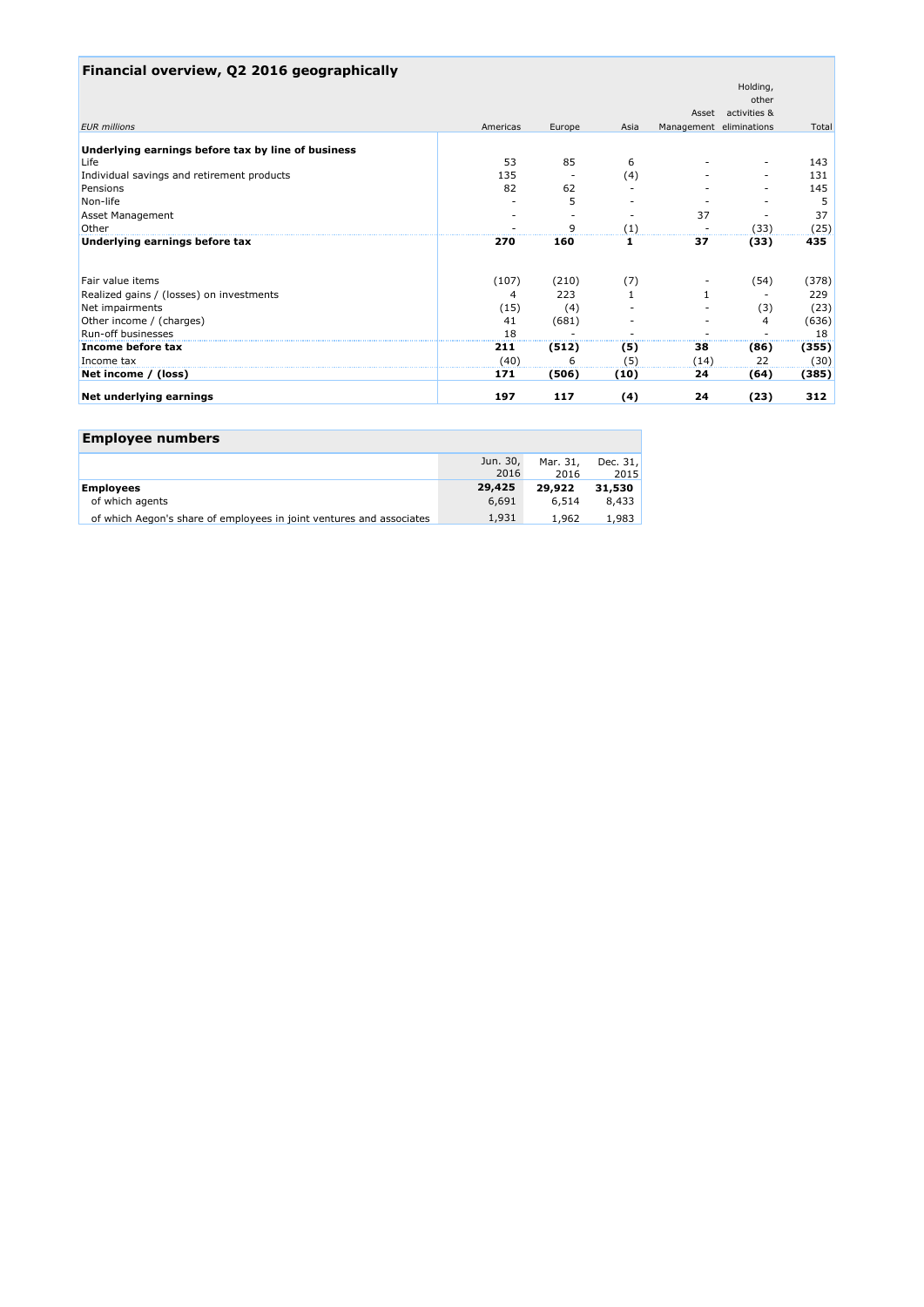| Americas                                                        |       |                |         |                |                |                |                 |                 |                |
|-----------------------------------------------------------------|-------|----------------|---------|----------------|----------------|----------------|-----------------|-----------------|----------------|
| <b>USD</b> millions                                             | Notes | Q2 2016        | Q1 2016 | $\frac{0}{0}$  | Q2 2015        | $\frac{0}{0}$  | <b>YTD 2016</b> | <b>YTD 2015</b> | $\frac{0}{0}$  |
| Underlying earnings before tax by line of business              |       |                |         |                |                |                |                 |                 |                |
| Life                                                            |       | 39             | 47      | (19)           | 68             | (43)           | 86              | 69              | 25             |
| Accident & Health                                               |       | 20             | 44      | (55)           | 58             | (66)           | 64              | 95              | (33)           |
| <b>Retirement Plans</b>                                         |       | 69             | 54      | 28             | 72             | (4)            | 123             | 140             | (12)           |
| <b>Mutual Funds</b>                                             |       | 12             | 10      | 17             | 11             | $\overline{4}$ | 22              | 21              | $\overline{2}$ |
| <b>Variable Annuities</b>                                       |       | 97             | 81      | 20             | 127            | (23)           | 178             | 284             | (37)           |
| <b>Fixed Annuities</b>                                          |       | 45             | 52      | (13)           | 37             | 23             | 97              | 65              | 50             |
| <b>Stable Value Solutions</b>                                   |       | 24             | 24      | (2)            | 25             | (7)            | 48              | 51              | (6)            |
| Latin America                                                   |       |                |         |                | (2)            | 94             |                 | (1)             | 92             |
| Underlying earnings before tax                                  |       | 305            | 312     | (2)            | 396            | (23)           | 618             | 723             | (15)           |
|                                                                 |       |                |         |                |                |                |                 | (423)           |                |
| Fair value items                                                |       | (122)          | (242)   | 50             | (321)          | 62             | (365)           |                 | 14             |
| Realized gains / (losses) on investments                        |       | 5              | 37      | (87)           | (28)           |                | 41              | (60)            |                |
| Net impairments                                                 |       | (17)           | (35)    | 50             | 10             |                | (53)            | 5               | J,             |
| Other income / (charges)                                        |       | 45             | (6)     | J.             | $\overline{a}$ |                | 39              | $\sim$          | $\overline{a}$ |
| Run-off businesses                                              |       | 21             | 31      | (34)           | 19             | 10             | 52              | 37              | 42             |
| Income before tax                                               |       | 236            | 96      | 145            | 76             |                | 333             | 282             | 18             |
| Income tax                                                      |       | (44)           | 8       |                | 19             |                | (36)            | (22)            | (67)           |
| Net income / (loss)                                             |       | 192            | 104     | 85             | 94             | 104            | 296             | 260             | 14             |
| Net underlying earnings                                         |       | 223            | 233     | (4)            | 308            | (28)           | 456             | 543             | (16)           |
| Commissions and expenses                                        |       | 1,060          | 1,177   | (10)           | 1,181          | (10)           | 2,236           | 2,320           | (4)            |
| of which operating expenses                                     |       | 450            | 479     | (6)            | 453            | (1)            | 929             | 903             | 3              |
|                                                                 |       |                |         |                |                |                |                 |                 |                |
| <b>New life sales</b>                                           | 10    |                |         |                |                |                |                 |                 |                |
| Life single premiums                                            |       | 31             | 30      | $\overline{3}$ | 34             | (8)            | 61              | 78              | (21)           |
| Life recurring premiums annualized                              |       | 153            | 155     | (2)            | 171            | (11)           | 308             | 325             | (5)            |
| Total recurring plus 1/10 single                                |       | 156            | 158     | (2)            | 175            | (11)           | 315             | 333             | (6)            |
| Life                                                            |       | 144            | 150     | (4)            | 161            | (11)           | 294             | 311             | (5)            |
| Latin America                                                   |       | 12             | 9       | 32             | 13             | (11)           | 21              | 22              | (6)            |
| Total recurring plus 1/10 single                                |       | 156            | 158     | (2)            | 175            | (11)           | 315             | 333             | (6)            |
| New premium production accident and health insurance            |       | 211            | 271     | (22)           | 237            | (11)           | 482             | 566             | (15)           |
|                                                                 |       |                |         |                |                |                |                 |                 |                |
| Gross deposits (on and off balance) by line of business<br>Life | 10    | $\overline{2}$ | 3       | (11)           | 2              | 32             | 5               | $\overline{4}$  | 26             |
| <b>Retirement Plans</b>                                         |       | 8,073          | 11,794  | (32)           | 6,574          | 23             | 19,867          | 15,858          | 25             |
| Mutual Funds                                                    |       | 1,246          | 1,773   | (30)           | 1,222          | $\overline{2}$ | 3,019           | 2,531           | 19             |
| Variable Annuities                                              |       | 1,139          | 1,212   |                | 2,126          |                | 2,351           | 4,466           |                |
| <b>Fixed Annuities</b>                                          |       | 61             | 67      | (6)            | 70             | (46)           | 128             | 151             | (47)           |
| Latin America                                                   |       | 2              | 2       | (8)            | 3              | (13)           | $\overline{4}$  | 6               | (15)           |
| <b>Total gross deposits</b>                                     |       | 10,524         | 14,850  | (5)<br>(29)    | 9,996          | (22)<br>5      | 25,374          | 23,015          | (29)<br>10     |
|                                                                 |       |                |         |                |                |                |                 |                 |                |
| Net deposits (on and off balance) by line of business           | 10    |                |         |                |                |                |                 |                 |                |
| Life                                                            |       | (11)           | (8)     | (39)           | (9)            | (18)           | (19)            | (22)            | 14             |
| <b>Retirement Plans</b>                                         |       | 181            | 5,249   | (97)           | 2,053          | (91)           | 5,430           | 6,651           | (18)           |
| Mutual Funds                                                    |       | 103            | 266     | (61)           | 117            | (11)           | 369             | (49)            |                |
| Variable Annuities                                              |       | 58             | 165     | (65)           | 378            | (85)           | 223             | 1,388           | (84)           |
| <b>Fixed Annuities</b>                                          |       | (328)          | (354)   | $\overline{z}$ | (452)          | 27             | (683)           | (918)           | 26             |
| Latin America                                                   |       |                | 1       | (77)           |                |                | 1               |                 |                |
| Total net deposits excluding run-off businesses                 |       | 3              | 5,318   | (100)          | 2,086          | (100)          | 5,322           | 7,051           | (25)           |
| Run-off businesses                                              |       | (119)          | (264)   | 55             | (121)          | 2              | (383)           | (361)           | (6)            |
| Total net deposits / (outflows)                                 |       | (115)          | 5,054   |                | 1,965          |                | 4,939           | 6,690           | (26)           |
| <b>Revenue-generating investments</b>                           |       |                |         |                |                |                |                 |                 |                |

|                                             | Jun. 30, | Mar. 31, |   | Dec. 31, |                |
|---------------------------------------------|----------|----------|---|----------|----------------|
|                                             | 2016     | 2016     | % | 2015     | $\%$           |
| Revenue-generating investments (total)      | 463,231  | 454,510  |   | 436,136  | 6              |
| Investments general account                 | 104,495  | 100,963  |   | 95,182   | 10             |
| Investments for account of policyholders    | 111,440  | 110,098  |   | 109,894  |                |
| Off balance sheet investments third parties | 247,297  | 243,449  |   | 231,060  | $\overline{z}$ |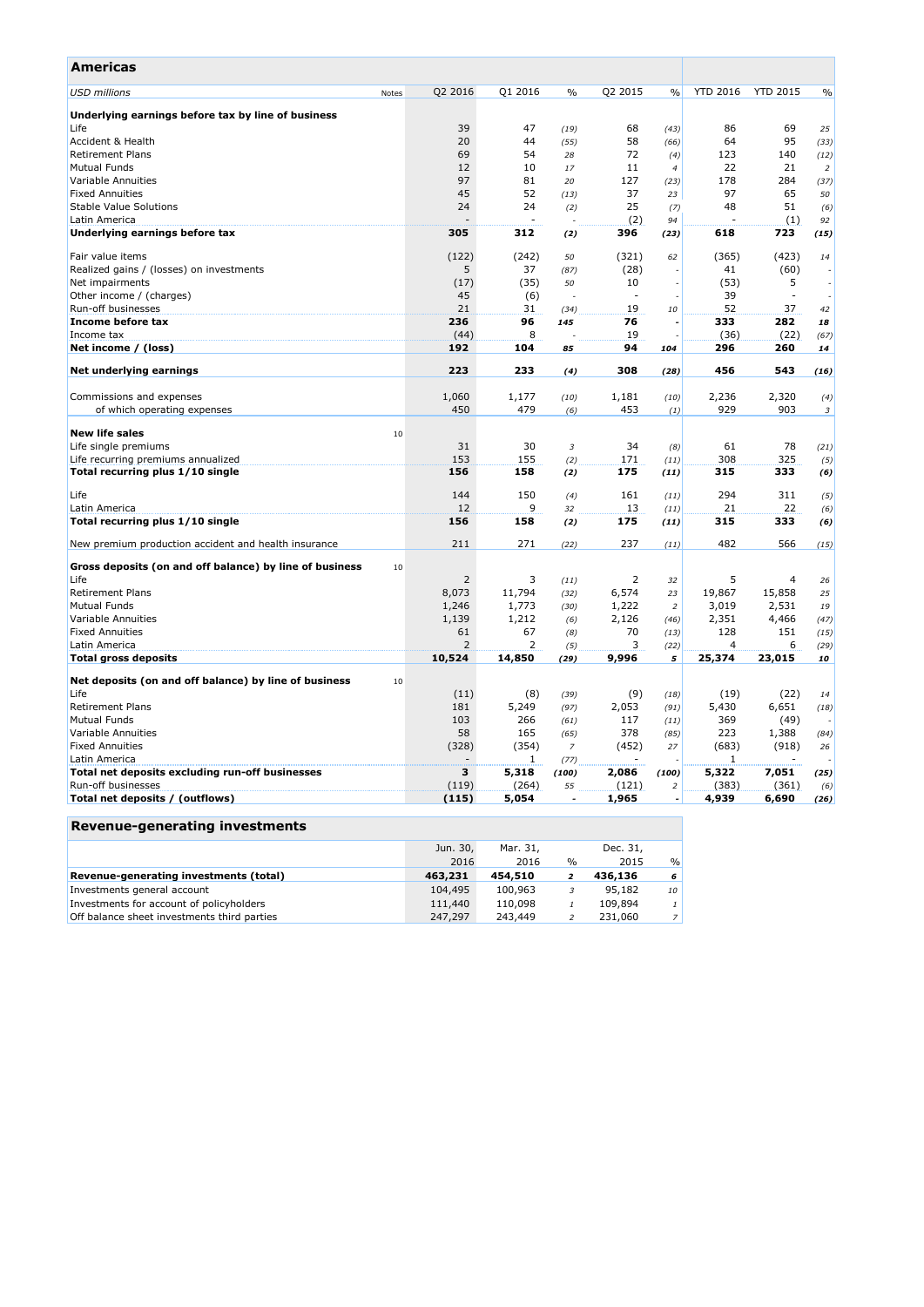| <b>Europe</b>                                        |          |              |                |                |                |                 |                 |                  |
|------------------------------------------------------|----------|--------------|----------------|----------------|----------------|-----------------|-----------------|------------------|
| <b>EUR</b> millions<br>Notes                         | Q2 2016  | Q1 2016      | $\%$           | Q2 2015        | $\frac{0}{0}$  | <b>YTD 2016</b> | <b>YTD 2015</b> | $\frac{0}{0}$    |
| Underlying earnings before tax                       |          |              |                |                |                |                 |                 |                  |
| The Netherlands                                      | 138      | 128          | 8              | 136            | $\overline{2}$ | 267             | 267             | ÷,               |
| United Kingdom                                       | 7        | 23           | (68)           | (10)           |                | 30              | (8)             |                  |
| Central & Eastern Europe                             | 14       | 15           | (2)            | 10             | 49             | 29              | 15              | 91               |
| Spain & Portugal                                     |          | 3            | (88)           | $\overline{4}$ | (91)           | 3               | 6               | (46)             |
| Underlying earnings before tax                       | 160      | 169          | (5)            | 139            | 15             | 330             | 281             | 17               |
| Fair value items                                     | (210)    | (71)         | (197)          | (125)          | (68)           | (281)           | (7)             |                  |
| Realized gains / (losses) on investments             | 223      | 17           |                | 157            | 42             | 240             | 299             | (20)             |
| Net impairments                                      | (4)      | $\mathbf{1}$ |                | (2)            | (190)          | (4)             | (8)             | 53               |
| Other income / (charges)<br>5                        | (681)    | 1            |                | (11)           |                | (680)           | (11)            |                  |
| Income before tax                                    | (512)    | 116          |                | 160            |                | (395)           | 554             |                  |
| Income tax                                           | 6        | (17)         |                | (17)           |                | (12)            | (127)           | 91               |
| Net income / (loss)                                  | (506)    | 99           |                | 143            |                | (407)           | 426             |                  |
| Net income / (loss) attributable to:                 |          |              |                |                |                |                 |                 |                  |
| Equity holders of Aegon N.V.                         | (506)    | 99           |                | 143            |                | (407)           | 426             |                  |
| Net underlying earnings                              | 117      | 138          | (15)           | 118            | (1)            | 255             | 227             | 13               |
| Commissions and expenses                             | 522      | 545          | (4)            | 598            | (13)           | 1,067           | 1,214           | (12)             |
| of which operating expenses                          | 369      | 360          | $\overline{2}$ | 354            | $\overline{4}$ | 729             | 713             | $\overline{2}$   |
| <b>New life sales</b><br>6, 10                       |          |              |                |                |                |                 |                 |                  |
| Life single premiums                                 | 256      | 353          | (27)           | 270            | (5)            | 609             | 662             | (8)              |
| Life recurring premiums annualized                   | 49       | 50           | (1)            | 49             |                | 99              | 104             | (5)              |
| Total recurring plus 1/10 single                     | 75       | 85           | (12)           | 76             | (2)            | 160             | 170             | (6)              |
| Life                                                 | 59       | 59           | ÷,             | 58             | $\mathbf{1}$   | 117             | 126             | (7)              |
| Pensions                                             | 16       | 26           | (38)           | 18             | (11)           | 42              | 44              | (3)              |
| Total recurring plus 1/10 single                     | 75       | 85           | (12)           | 76             | (2)            | 160             | 170             | (6)              |
| The Netherlands                                      | 23       | 38           | (39)           | 25             | (6)            | 62              | 62              | (1)              |
| United Kingdom                                       | 20       | 18           | 11             | 19             | $\overline{2}$ | 38              | 36              | 5                |
| Central & Eastern Europe                             | 21       | 19           | 13             | 22             | (4)            | 40              | 50              | (20)             |
| Spain & Portugal                                     | 11       | 10           | $\overline{z}$ | 10             | $\overline{2}$ | 20              | 22              | (7)              |
| Total recurring plus 1/10 single                     | 75       | 85           | (12)           | 76             | (2)            | 160             | 170             | (6)              |
| New premium production accident and health insurance | 9        | 10           | (9)            | 6              | 53             | 19              | 14              | 29               |
| New premium production general insurance             | 27       | 24           | 11             | 20             | 36             | 51              | 42              | 22               |
| Gross deposits (on and off balance)<br>10            |          |              |                |                |                |                 |                 |                  |
| The Netherlands                                      | 1,511    | 1,856        | (19)           | 1,116          | 35             | 3,367           | 2,678           | 26               |
| United Kingdom                                       | 1,506    | 1,519        | (1)            | 1,549          | (3)            | 3,025           | 2,989           | $\it 1$          |
| Central & Eastern Europe                             | 64       | 61           | 5              | 55             | 18             | 126             | 109             | 15               |
| Spain & Portugal                                     | 6        | 6            | $\overline{2}$ | 4              | 40             | 11              | 10              | 19               |
| <b>Total gross deposits</b>                          | 3,088    | 3,441        | (10)           | 2,723          | 13             | 6,529           | 5,786           | 13               |
| Net deposits (on and off balance)<br>10              |          |              |                |                |                |                 |                 |                  |
| The Netherlands                                      | 445      | 782          | (43)           | 355            | 25             | 1,227           | 1,150           | $\boldsymbol{z}$ |
| United Kingdom                                       | (328)    | (93)         | $\bar{z}$      | (406)          | 19             | (421)           | (424)           | $\it 1$          |
| Central & Eastern Europe                             | 39       | 40           | (3)            | (36)           |                | 79              | (13)            |                  |
| Spain & Portugal                                     | 3        | 2            | 54             | 2              | 65             | 5               | 4               | 36               |
| Total net deposits / (outflows)                      | 159      | 731          | (78)           | (85)           |                | 890             | 718             | 24               |
| <b>Revenue-generating investments</b>                |          |              |                |                |                |                 |                 |                  |
|                                                      | Jun. 30, | Mar. 31,     |                | Dec. 31,       |                |                 |                 |                  |
|                                                      |          |              |                |                |                |                 |                 |                  |

|                                             | Jun. 30, | Mar. 31, |               | Dec. 31, |                |
|---------------------------------------------|----------|----------|---------------|----------|----------------|
|                                             | 2016     | 2016     | $\frac{0}{0}$ | 2015     | $\frac{0}{0}$  |
| Revenue-generating investments (total)      | 163,352  | 172,554  | (5)           | 175,687  | (7)            |
| Investments general account                 | 60,661   | 69,530   | (13)          | 68,459   | (11)           |
| Investments for account of policyholders    | 94,211   | 94,682   |               | 99,070   | (5)            |
| Off balance sheet investments third parties | 8,480    | 8.342    |               | 8,158    | $\overline{a}$ |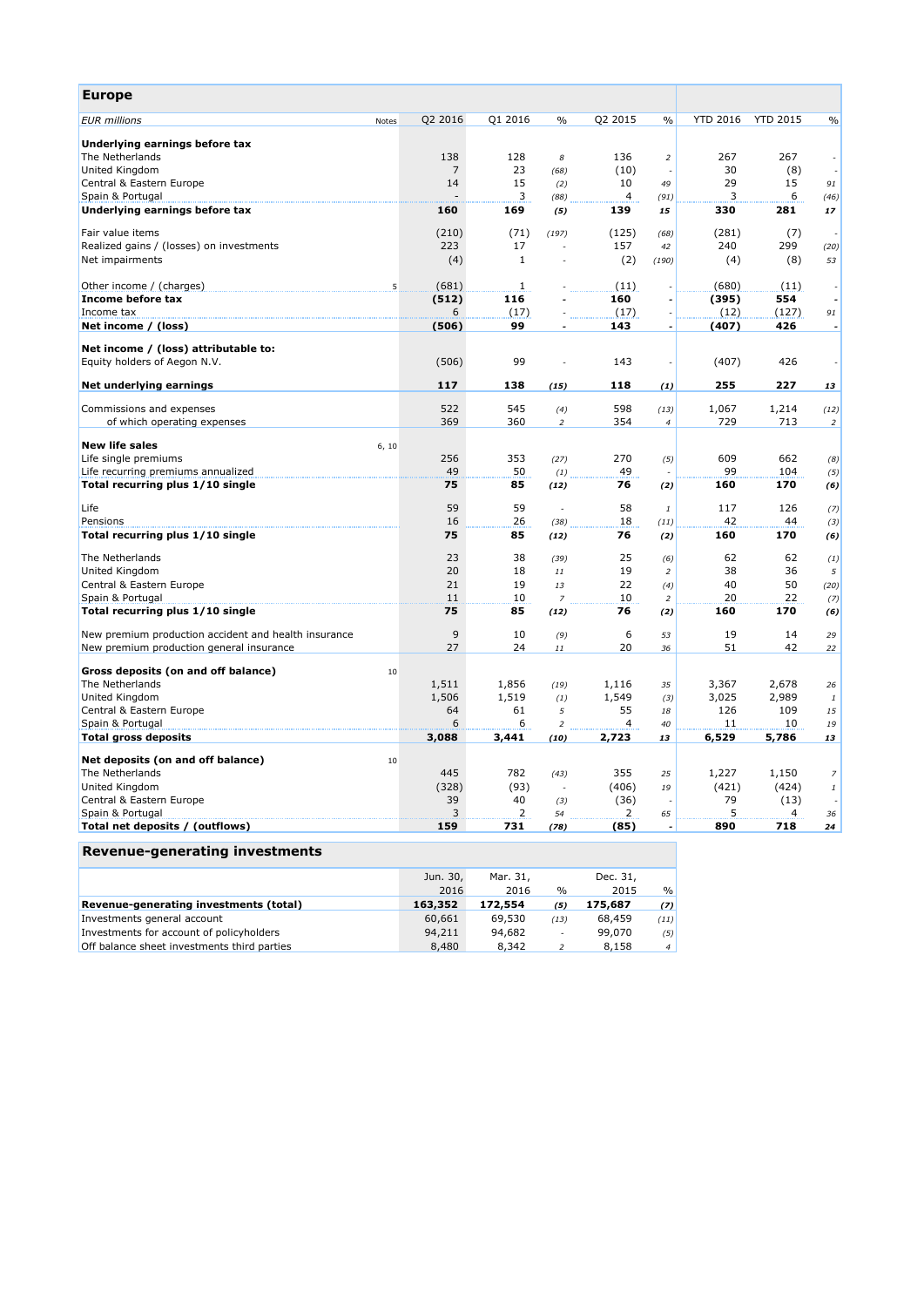| <b>Europe Segments</b>                                               |                               |                           | Central &                |                          |              |
|----------------------------------------------------------------------|-------------------------------|---------------------------|--------------------------|--------------------------|--------------|
|                                                                      | The                           | United                    | Eastern                  | Spain &                  |              |
| <b>EUR millions</b>                                                  | Netherlands                   | Kingdom                   | Europe                   | Portugal                 | Europe       |
| 2016 Q2                                                              |                               |                           |                          |                          |              |
| Underlying earnings before tax                                       |                               |                           |                          |                          |              |
| geographically by line of business                                   |                               |                           |                          |                          |              |
| Life                                                                 | 74                            | 7                         | 6                        | (3)                      | 85           |
| Pensions                                                             | 59                            |                           | 3                        |                          | 62           |
| Non-life                                                             | (4)                           |                           | 5                        | 3                        | 5            |
| Other                                                                | 9                             |                           |                          |                          | 9            |
| Underlying earnings before tax                                       | 138                           | 7                         | 14                       | $\overline{\phantom{a}}$ | 160          |
| Fair value items                                                     | (205)                         | (6)                       |                          |                          | (210)        |
| Realized gains / (losses) on investments                             | 93                            | 131                       |                          | (1)                      | 223          |
| Impairment charges                                                   | (8)                           |                           |                          |                          | (8)          |
| Impairment reversals                                                 | 4                             |                           | $\overline{\phantom{a}}$ | $\overline{\phantom{a}}$ | 4            |
| Other income / (charges)                                             | $\overline{\phantom{a}}$<br>5 | (681)                     |                          |                          | (681)        |
| Income / (loss) before tax                                           | 22                            | (548)                     | 14                       | $\blacksquare$           | (512)        |
| Income tax (expense) / benefit                                       | (4)                           | 14                        | (3)                      | (2)                      | 6            |
| Net income / (loss)                                                  | 19                            | (533)                     | 11                       | (3)                      | (506)        |
|                                                                      |                               |                           |                          |                          |              |
| Net income / (loss) attributable to:                                 |                               |                           |                          |                          |              |
| Equity holders of Aegon N.V.                                         | 19                            | (533)                     | 11                       | (3)                      | (506)        |
|                                                                      |                               |                           |                          |                          |              |
| Net underlying earnings                                              | 108                           |                           | 12                       | (2)                      | 117          |
| Commissions and expenses                                             | 250                           | 171                       | 59                       | 41                       | 522          |
| of which operating expenses                                          | 214                           | 99                        | 35                       | 21                       | 369          |
|                                                                      |                               |                           |                          |                          |              |
|                                                                      |                               |                           |                          |                          |              |
|                                                                      | The                           | United                    | Central &<br>Eastern     | Spain &                  |              |
| <b>EUR millions</b>                                                  | Netherlands                   | Kingdom                   | Europe                   | Portugal                 | Europe       |
|                                                                      |                               |                           |                          |                          |              |
| 2015 Q2                                                              |                               |                           |                          |                          |              |
| Underlying earnings before tax                                       |                               |                           |                          |                          |              |
| geographically by line of business                                   |                               |                           |                          |                          |              |
| Life                                                                 | 80                            | 28                        | 2                        | $\mathbf{1}$             | 111          |
| Pensions                                                             | 53                            |                           | 3                        |                          | 17           |
| Non-life                                                             | (1)                           | (39)<br>$\qquad \qquad -$ | 5                        | 3                        | 8            |
| Other                                                                | 3                             |                           |                          |                          | 3            |
| Underlying earnings before tax                                       | 136                           | (10)                      | 10                       | 4                        | 139          |
|                                                                      |                               |                           |                          |                          |              |
| Fair value items                                                     | (117)                         | (8)                       |                          |                          | (125)        |
| Realized gains / (losses) on investments                             | 101                           | 54                        | 1                        | 1                        | 157          |
| Impairment charges                                                   | (3)                           |                           | 1                        |                          | (2)          |
| Impairment reversals                                                 | 1                             | $\frac{1}{2}$             |                          |                          | $\mathbf{1}$ |
| Other income / (charges)                                             | $\overline{\phantom{a}}$<br>5 | (11)                      |                          |                          | (11)         |
| Income / (loss) before tax                                           | 117                           | 25                        | 12                       | 4                        | 160          |
| Income tax (expense) / benefit                                       | (26)                          | 14                        | (3)                      | (2)                      | (17)         |
| Net income / (loss)                                                  | 91                            | 39                        | 10                       | 2                        | 143          |
|                                                                      |                               |                           |                          |                          |              |
| Net income / (loss) attributable to:<br>Equity holders of Aegon N.V. | 91                            | 39                        | 10                       | 2                        | 143          |
|                                                                      |                               |                           |                          |                          |              |
| Net underlying earnings                                              | 106                           | з                         | 7                        | 2                        | 118          |
| Commissions and expenses<br>of which operating expenses              | 263<br>200                    | 236<br>102                | 64<br>35                 | 35<br>17                 | 598<br>354   |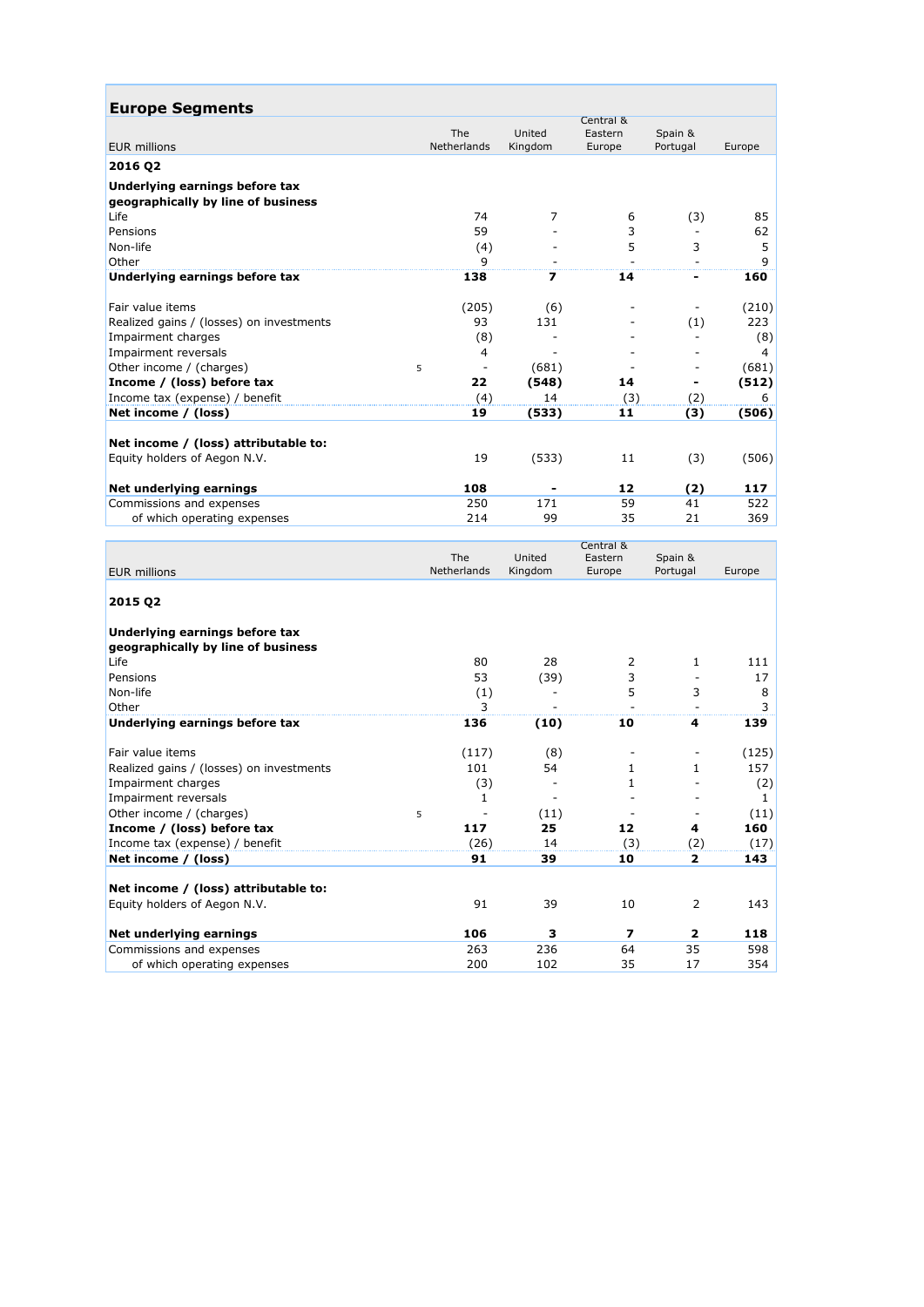| Asia                                                                            |       |                |                          |                          |                          |                |                      |                          |                          |
|---------------------------------------------------------------------------------|-------|----------------|--------------------------|--------------------------|--------------------------|----------------|----------------------|--------------------------|--------------------------|
| <b>USD</b> millions                                                             | Notes | Q2 2016        | Q1 2016                  | $\%$                     | Q2 2015                  | $\frac{0}{0}$  | <b>YTD 2016</b>      | <b>YTD 2015</b>          | $\frac{0}{0}$            |
|                                                                                 |       |                |                          |                          |                          |                |                      |                          |                          |
| Underlying earnings before tax by line of business<br>High net worth businesses |       | 10             | 13                       | (21)                     | 11                       | (4)            | 24                   | 14                       | 73                       |
| Aegon Direct & Affinity Marketing Services                                      |       | $\overline{2}$ | (1)                      |                          | (1)                      |                | $\ddot{\phantom{1}}$ | $\mathbf{1}$             |                          |
| Stategic partnerships                                                           |       | (11)           | (11)                     | $\overline{4}$           | (8)                      | (40)           | (22)                 | (15)                     | (90)<br>(43)             |
| Underlying earnings before tax                                                  |       | 1              | 1                        | 115                      | $\mathbf{z}$             | (49)           | $\mathbf{2}$         | (1)                      | $\overline{\phantom{a}}$ |
|                                                                                 |       |                |                          |                          |                          |                |                      |                          |                          |
| Fair value items                                                                |       | (8)            | 3                        |                          | (3)                      | (187)          | (5)                  | 4                        |                          |
| Realized gains / (losses) on investments                                        |       | $\mathbf{1}$   | $\overline{4}$           | (64)                     | 1                        | 185            | 6                    | 5                        | $\overline{z}$           |
| Net impairments                                                                 |       | $\sim$         | (1)                      | 84                       | $\sim$                   | 37             | (1)                  | $\overline{\phantom{a}}$ |                          |
| Income before tax                                                               |       | (6)            | $\overline{\phantom{a}}$ |                          | $\overline{\phantom{0}}$ |                | 1                    | 8                        | (91)                     |
| Income tax                                                                      |       | (6)            | (5)                      | (11)                     | (6)                      | $\overline{z}$ | (11)                 | (10)                     | (7)                      |
| Net income / (loss)                                                             |       | (12)           | $\mathbf{z}$             |                          | (7)                      | (76)           | (10)                 | (2)                      | $\overline{\phantom{a}}$ |
| Net underlying earnings                                                         |       | (4)            | (4)                      | (2)                      | (5)                      | 10             | (9)                  | (10)                     | 18                       |
| Commissions and expenses                                                        |       | 63             | 65                       | (3)                      | 66                       | (4)            | 128                  | 140                      | (8)                      |
| of which operating expenses                                                     |       | 40             | 43                       | (6)                      | 38                       | $\overline{4}$ | 83                   | 76                       | 8                        |
|                                                                                 |       |                |                          |                          |                          |                |                      |                          |                          |
| <b>New life sales</b>                                                           | 10    |                |                          |                          |                          |                |                      |                          |                          |
| Life single premiums                                                            |       | 233            | 253                      | (8)                      | 347                      | (33)           | 486                  | 942                      | (48)                     |
| Life recurring premiums annualized                                              |       | 12             | 16                       | (25)                     | 9                        | 32             | 28                   | 23                       | 21                       |
| Total recurring plus 1/10 single                                                |       | 35             | 41                       | (15)                     | 44                       | (20)           | 76                   | 117                      | (35)                     |
| High net worth businesses                                                       |       | 24             | 21                       | 14                       | 35                       | (31)           | 45                   | 95                       | (52)                     |
| Stategic partnerships                                                           |       | 11             | 20                       | (44)                     | 9                        | 28             | 31                   | 22                       | 41                       |
| Total recurring plus 1/10 single                                                |       | 35             | 41                       | (15)                     | 44                       | (20)           | 76                   | 117                      | (35)                     |
| New premium production accident and health insurance                            |       | $\overline{4}$ | 6                        | (26)                     | $\overline{7}$           | (40)           | 11                   | 16                       | (32)                     |
| Gross deposits (on and off balance) by region                                   | 10    |                |                          |                          |                          |                |                      |                          |                          |
| China                                                                           |       |                | 3                        | (100)                    |                          | (90)           | 3                    | 4                        | (23)                     |
| Japan                                                                           |       | 106            | 77                       | 38                       | 99                       | $\overline{z}$ | 183                  | 323                      | (43)                     |
| <b>Total gross deposits</b>                                                     |       | 106            | 80                       | 33                       | 99                       | $\overline{z}$ | 186                  | 327                      | (43)                     |
| Net deposits (on and off balance) by region                                     | 10    |                |                          |                          |                          |                |                      |                          |                          |
| China                                                                           |       | (1)            | 3                        | $\overline{\phantom{a}}$ |                          | (138)          | $\overline{2}$       | 3                        | (41)                     |
| Japan                                                                           |       | 91             | 63                       | 46                       | 79                       | 15             | 153                  | 290                      | (47)                     |
| Total net deposits / (outflows)                                                 |       | 90             | 65                       | 39                       | 79                       | 14             | 155                  | 293                      | (47)                     |
| <b>Revenue-generating investments</b>                                           |       |                |                          |                          |                          |                |                      |                          |                          |

|                                             | Jun. 30, | Mar. 31, |         | Dec. 31, |               |
|---------------------------------------------|----------|----------|---------|----------|---------------|
|                                             | 2016     | 2016     | $\%$    | 2015     | $\frac{0}{0}$ |
| Revenue-generating investments (total)      | 8,366    | 7.784    |         | 7.307    | 14            |
| Investments general account                 | 5,440    | 5,098    |         | 4.790    | 14            |
| Off balance sheet investments third parties | 2,926    | 2,686    | $\circ$ | 2.517    | 16            |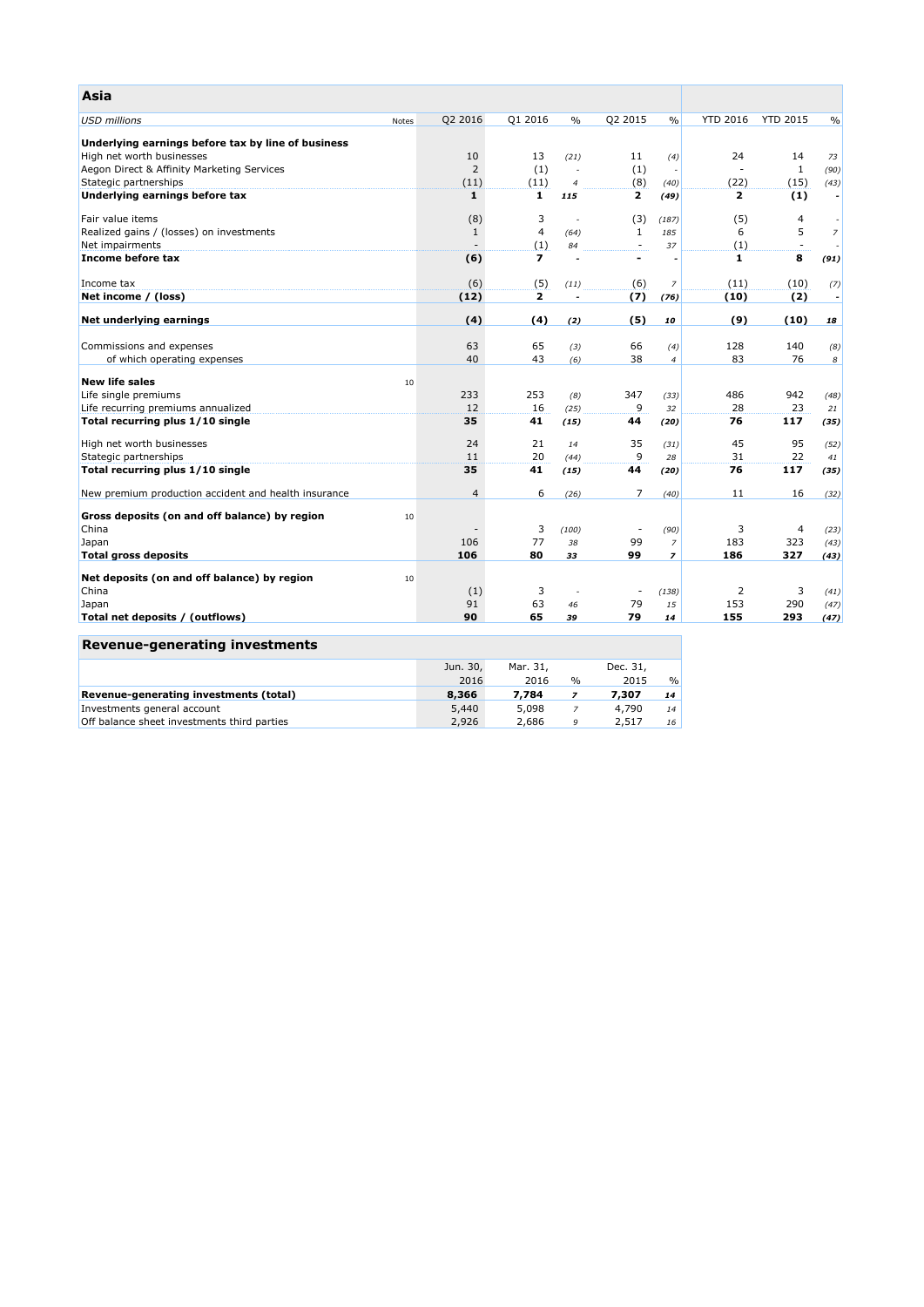| <b>Asset Management</b>                  |                  |                |                |         |                |                 |                 |                         |
|------------------------------------------|------------------|----------------|----------------|---------|----------------|-----------------|-----------------|-------------------------|
| <b>EUR</b> millions                      | Q2 2016<br>Notes | Q1 2016        | $\frac{0}{0}$  | Q2 2015 | $\frac{0}{0}$  | <b>YTD 2016</b> | <b>YTD 2015</b> | $\%$                    |
| Underlying earnings before tax by region |                  |                |                |         |                |                 |                 |                         |
| Americas                                 | 15               | 17             | (15)           | 15      | (3)            | 32              | 32              | (2)                     |
| The Netherlands                          | 2                | $\overline{2}$ | 11             | 3       | (31)           | 4               | 6               | (30)                    |
| United Kingdom                           | 8                | 9              | (12)           | 8       | 5              | 17              | 16              | 5                       |
| Rest of World                            |                  | (2)            | 85             | (1)     | 80             | (2)             | (2)             | (12)                    |
| Strategic partnerships                   | 12               | 18             | (32)           | 23      | (45)           | 31              | 39              | (22)                    |
| Underlying earnings before tax           | 37               | 45             | (18)           | 47      | (22)           | 82              | 92              | (11)                    |
| Realized gains / (losses) on investments | $\mathbf{1}$     |                |                | 1       | (15)           | $\mathbf{1}$    | 2               | (56)                    |
| Income before tax                        | 38               | 45             | (15)           | 48      | (22)           | 82              | 94              | (13)                    |
| Income tax                               | (14)             | (13)           | (8)            | (14)    | $\overline{4}$ | (26)            | (28)            | 7 <sup>1</sup>          |
| Net income / (loss)                      | 24               | 32             | (24)           | 34      | (29)           | 56              | 66              | (15)                    |
| Net underlying earnings                  | 24               | 32             | (27)           | 34      | (30)           | 56              | 65              | (14)                    |
| <b>Revenues</b>                          |                  |                |                |         |                |                 |                 |                         |
| Management fees                          | 126              | 127            | (1)            | 127     | (1)            | 253             | 240             | 5                       |
| Performance fees                         | $\overline{4}$   | 16             | (76)           | 13      | (70)           | 20              | 27              | (26)                    |
| Other                                    | 19               | 16             | 16             | 20      | (7)            | 35              | 34              | $\overline{3}$          |
| Total income *                           | 148              | 159            | (7)            | 160     | (7)            | 307             | 301             | $\overline{\mathbf{z}}$ |
| General account                          | 40               | 43             | (8)            | 43      | (8)            | 83              | 84              | (1)                     |
| Third-party                              | 108              | 116            | (6)            | 117     | (7)            | 224             | 217             | 3                       |
| Of which affiliates                      | 29               | 29             | $\overline{a}$ | 32      | (10)           | 58              | 63              | (9)                     |
| Of which other third-party               | 80               | 87             | (8)            | 85      | (6)            | 166             | 153             | 8                       |
| Total income *                           | 148              | 159            | (7)            | 160     | (7)            | 307             | 301             | 2                       |
| <b>Operating Expenses</b>                | 110              | 114            | (4)            | 113     | (2)            | 224             | 208             | 8                       |
| Cost / income ratio                      | 74.3%            | 71.9%          | з              | 70.3%   | 6              | 73.1%           | 69.2%           | 6                       |
| Gross flows other third-party            |                  |                |                |         |                |                 |                 |                         |
| Americas                                 | 1,093            | 803            | 36             | 640     | 71             | 1,896           | 1,067           | 78                      |
| The Netherlands                          | 682              | 1,757          | (61)           | 577     | 18             | 2,439           | 1,326           | 84                      |
| United Kingdom                           | 1,341            | 1,556          | (14)           | 1,798   | (25)           | 2,897           | 3,700           | (22)                    |
| Rest of World **                         | (289)            | (77)           | $\overline{a}$ | 97      |                | (366)           | 54              |                         |
| Strategic partnerships                   | 7,680            | 9,052          | (15)           | 3,144   | 144            | 16,733          | 5,256           |                         |
| Gross flows other third-party            | 10,506           | 13,092         | (20)           | 6,256   | 68             | 23,598          | 11,403          | 107                     |
| Net flows other third-party              |                  |                |                |         |                |                 |                 |                         |
| Americas                                 | 681              | (439)          |                | 203     |                | 242             | (89)            |                         |
| The Netherlands                          | 481              | 1,631          | (70)           | 361     | 33             | 2,112           | 927             | 128                     |
| United Kingdom                           | (373)            | 358            | $\overline{a}$ | 845     |                | (15)            | 1,771           | $\overline{a}$          |
| Rest of World **                         | 44               | (107)          |                | 44      | $\it 1$        | (62)            | 17              | ٠                       |
| Strategic partnerships                   | 212              | 797            | (73)           | (465)   |                | 1,009           | 443             | 128                     |
| Net flows other third-party              | 1,046            | 2,240          | (53)           | 988     | 6              | 3,286           | 3,069           | $\overline{z}$          |

\* Net fees and commissions \*\* Rest of world include intragoup eliminations from internal sub-advised agreements.

## **Assets under management**

|                                      | Jun. 30, | Mar. 31. |                          | Dec. 31. |                          |
|--------------------------------------|----------|----------|--------------------------|----------|--------------------------|
|                                      | 2016     | 2016     | $\frac{0}{0}$            | 2015     | $\%$                     |
| Americas                             | 133,335  | 125,593  | 6                        | 126,330  | 6                        |
| The Netherlands                      | 90,066   | 86,449   | $\overline{4}$           | 82,241   | 10                       |
| United Kingdom                       | 60,280   | 72,949   | (17)                     | 76,982   | (22)                     |
| Rest of World                        | 2,271    | 2.311    | (2)                      | 2,202    | 3                        |
| Strategic partnerships               | 57,512   | 56,801   |                          | 57.782   |                          |
| <b>Total assets under management</b> | 343,464  | 344,103  | $\overline{\phantom{a}}$ | 345,537  | (1)                      |
| General Account *                    | 131,668  | 135,284  | (3)                      | 132,218  | $\overline{\phantom{a}}$ |
| Third-party                          | 211,797  | 208,818  | $\mathbf{1}$             | 213,320  | (1)                      |
| Of which affiliates                  | 82,188   | 82.661   | (1)                      | 85,990   | (4)                      |
| Of which other third-party **        | 129,609  | 126.157  | 3                        | 127,329  | 2                        |

\* Please note that the numbers provided in this line are also included in other primary segments.

\*\*Includes pooled fund sales that are recognized on the balance sheet of Aegon UK.

These assets are eliminated in our consolidated revenue generating investments.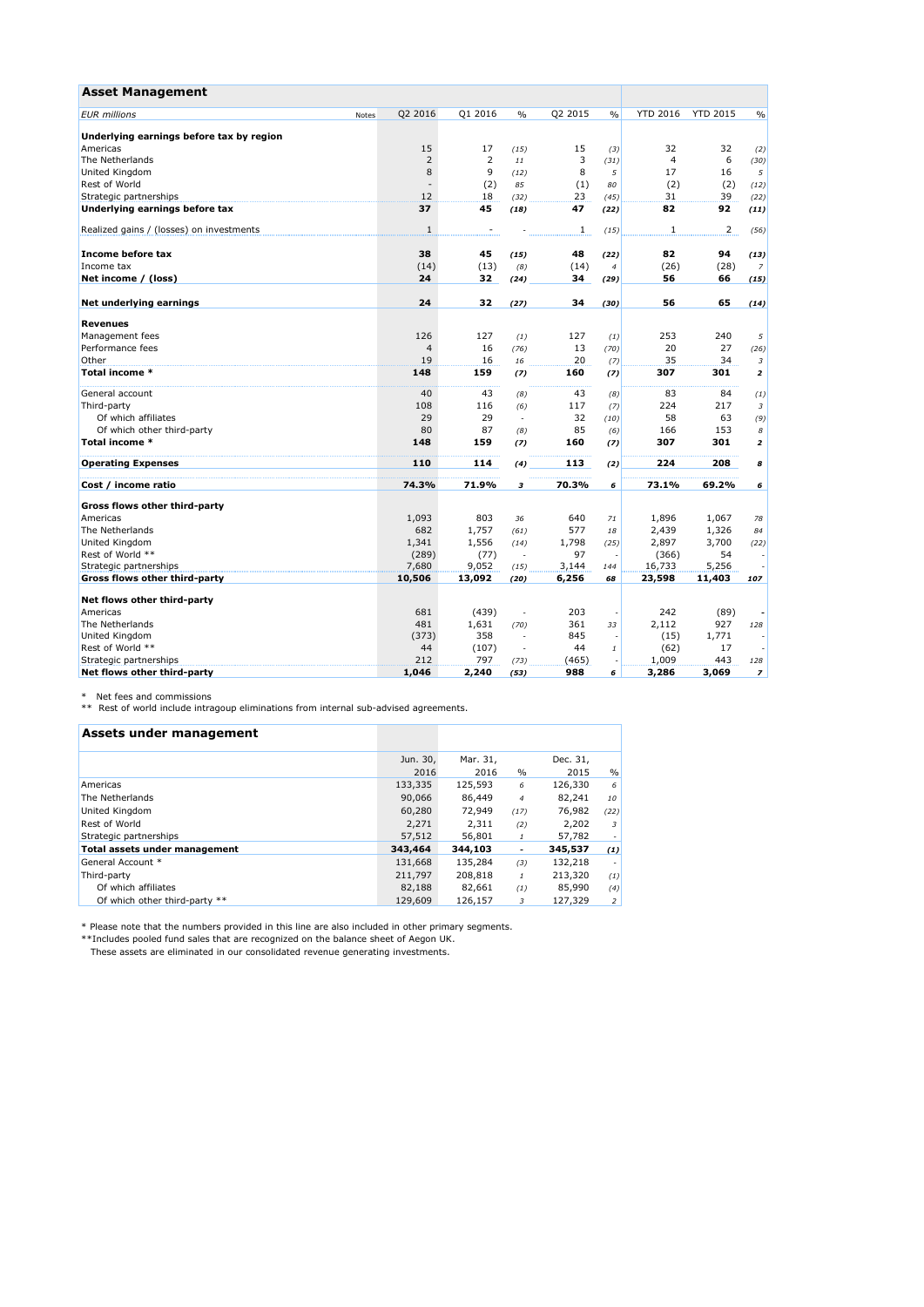| Market consistent value of new business |         |         |              |         |      |                 |                 |               |  |  |
|-----------------------------------------|---------|---------|--------------|---------|------|-----------------|-----------------|---------------|--|--|
|                                         |         |         | <b>MCVNB</b> |         |      | <b>MCVNB</b>    |                 |               |  |  |
| EUR millions, after tax                 | Q2 2016 | 01 2016 | $\%$         | 02 2015 | $\%$ | <b>YTD 2016</b> | <b>YTD 2015</b> | $\frac{0}{0}$ |  |  |
|                                         |         |         |              |         |      |                 |                 |               |  |  |
| Americas                                | 62      | 81      | (24)         | 92      | (33) | 142             | 154             | (8)           |  |  |
| Europe                                  | 39      | 56      | (31)         | 84      | (54) | 95              | 148             | (36)          |  |  |
| Asia                                    | (1)     | (4)     | 81           |         |      | '51             | 20              |               |  |  |
| Total                                   | 100     | 133     | (25)         | 183     | (45) | 232             | 323             | (28)          |  |  |

| <b>Modeled new business: APE</b> |              |         |                         |                         |         |      |                 |                 |      |
|----------------------------------|--------------|---------|-------------------------|-------------------------|---------|------|-----------------|-----------------|------|
|                                  |              |         | <b>Premium business</b> | <b>Premium business</b> |         |      |                 |                 |      |
|                                  |              |         |                         | <b>APE</b>              |         |      |                 | <b>APE</b>      |      |
| <b>EUR</b> millions              | <b>Notes</b> | Q2 2016 | Q1 2016                 | $\%$                    | Q2 2015 | $\%$ | <b>YTD 2016</b> | <b>YTD 2015</b> | $\%$ |
|                                  |              |         |                         |                         |         |      |                 |                 |      |
| Americas                         |              |         | 386                     |                         |         |      |                 |                 |      |
|                                  |              | 320     |                         | (17)                    | 367     | (13) | 706             | 793             | (11) |
| Europe                           |              | 287     | 385                     | (26)                    | 361     | (21) | 672             | 785             | (14) |
| Asia                             |              | 35      | 43                      | (19)                    | 48      | (27) | 78              | 120             | (35) |
| <b>Total</b>                     |              | 642     | 814                     | (21)                    | 776     | (17) | 1,456           | 1,698           | (14) |

## **Modeled new business: Deposits**

|                     |       |         | <b>Deposit business</b><br><b>Deposits</b> |      | <b>Deposit business</b><br><b>Deposits</b> |               |                 |                 |      |
|---------------------|-------|---------|--------------------------------------------|------|--------------------------------------------|---------------|-----------------|-----------------|------|
| <b>EUR</b> millions | Notes | Q2 2016 | Q1 2016                                    | $\%$ | Q2 2015                                    | $\frac{0}{0}$ | <b>YTD 2016</b> | <b>YTD 2015</b> | $\%$ |
|                     |       |         |                                            |      |                                            |               |                 |                 |      |
| Americas            |       | 4,462   | 6,050                                      | (26) | 8,313                                      | (46)          | 10,512          | 14,391          | (27) |
| Europe              |       | 69      | 69                                         |      | 96                                         | (28)          | 138             | 193             | (28) |
| Asia                |       | 94      | 73                                         | 30   | 91                                         |               | 167             | 293             | (43) |
| <b>Total</b>        |       | 4,625   | 6,191                                      | (25) | 8,500                                      | (46)          | 10,817          | 14,877          | (27) |

| <b>MCVNB/PVNBP summary</b> |              | <b>MCVNB</b> | <b>Premium business</b><br><b>PVNBP</b> | MCVNB/        | MCVNB/        |
|----------------------------|--------------|--------------|-----------------------------------------|---------------|---------------|
|                            |              |              |                                         | <b>PVNBP</b>  | <b>APE</b>    |
| <b>EUR</b> millions        | <b>Notes</b> | Q2 2016      |                                         | $\frac{0}{0}$ | $\frac{0}{0}$ |
|                            | 8            |              |                                         |               |               |
| Americas                   |              | 63           | 1,474                                   | 4.3           | 19.6          |
| Europe                     |              | 39           | 2,817                                   | 1.4           | 13.5          |
| Asia                       |              | (2)          | 280                                     | (0.7)         | (5.3)         |
| <b>Total</b>               |              | 100          | 4,571                                   | 2.2           | 15.5          |
|                            |              |              |                                         |               |               |

|                     |       | <b>Deposit business</b>  |               |                          |                    |  |  |  |  |  |
|---------------------|-------|--------------------------|---------------|--------------------------|--------------------|--|--|--|--|--|
|                     |       | <b>MCVNB</b>             | <b>PVNBP</b>  | MCVNB/<br><b>PVNBP</b>   | MCVNB/<br>Deposits |  |  |  |  |  |
| <b>EUR</b> millions | Notes | Q2 2016                  | $\frac{0}{0}$ |                          | $\frac{0}{0}$      |  |  |  |  |  |
|                     | 8     |                          |               |                          |                    |  |  |  |  |  |
| Americas            |       | (1)                      | 6,256         | $\overline{\phantom{0}}$ |                    |  |  |  |  |  |
| Europe              |       |                          | 157           |                          | 0.2                |  |  |  |  |  |
| Asia                |       |                          | 94            | 1.1                      |                    |  |  |  |  |  |
| <b>Total</b>        |       | $\overline{\phantom{0}}$ | 6,507         | ۰                        |                    |  |  |  |  |  |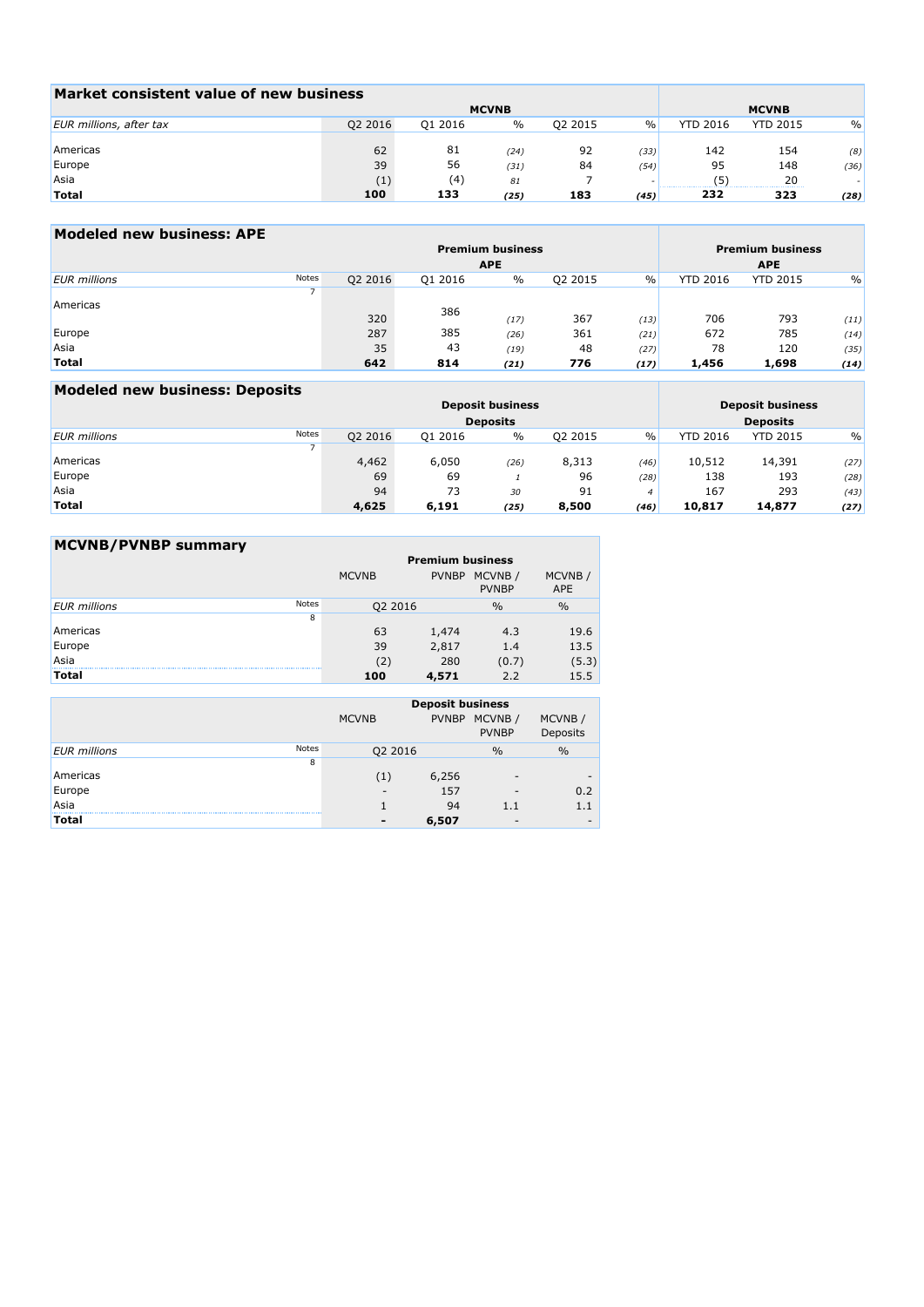### **Notes:**

<sup>1)</sup> For segment reporting purposes underlying earnings before tax, net underlying earnings, commissions and expenses, operating expenses, income tax (including joint ventures (jv's) and associated companies), income before tax (including jv's and associated companies) and market consistent value of new business are calculated by consolidating on a proportionate basis the revenues and expenses of Aegon's joint ventures and Aegon's associates. Aegon believes that these non-IFRS measures provide meaningful information about the underlying results of Aegon's business, including insight into the financial measures that Aegon's senior management uses in managing the business. Among other things, Aegon's senior management is compensated based in part on Aegon's results against targets using the non-IFRS measures presented here. While other insurers in Aegon's peer group present substantially similar non-IFRS measures, the non-IFRS measures presented in this document may nevertheless differ from the non-IFRS measures presented by other insurers. There is no standardized meaning to these measures under IFRS or any other recognized set of accounting standards. Readers are cautioned to consider carefully the different ways in which Aegon and its peers present similar information before comparing them.

Aegon believes the non-IFRS measures shown herein, when read together with Aegon's reported IFRS financial statements, provide meaningful supplemental information for the investing public to evaluate Aegon's business after eliminating the impact of current IFRS accounting policies for financial instruments and insurance contracts, which embed a number of accounting policy alternatives that companies may select in presenting their results (i.e. companies can use different local GAAPs to measure the insurance contract liability) and that can make the comparability from period to period difficult.

For a definition of underlying earnings and the reconciliation from underlying earnings before tax to income before tax, being the most comparable IFRS measure, reference is made to Note 3 "Segment information" of Aegon's condensed consolidated interim financial statements.

Aegon segment reporting is based on the businesses as presented in internal reports that are regularly reviewed by the Executive Board which is regarded as the chief operating decision maker. For Europe, the underlying businesses (the Netherlands, United Kingdom including VA Europe, Central & Eastern Europe and Spain & Portugal) are separate operating segments which under IFRS 8 cannot be aggregated, therefore further details will be provided for these operating segments in the Europe section.

- 2) Sales is defined as new recurring premiums plus 1/10 of single premiums plus 1/10 of gross deposits plus new premium production accident and health plus new premium production general insurance.
- 3) The present value, at point of sale, of all cashflows for new business written during the reporting period, calculated using approximate point of sale economics assumptions. Market consistent value of new business is calculated using a risk neutral approach, ignoring the investment returns expected to be earned in the future in excess of risk free rates (swap curves), with the exception of an allowance for liquidity premium. The Swap curve is extrapolated beyond the last liquid point to an ultimate forward rate. The market consistent value of new business is calculated on a post tax basis, after allowing for the time value financial options and guarentees, a market value margin for nonhedgeable financial and non-financial risks and the costs of non-hedgeable stranded capital.
- 4) Return on equity is a ratio using a non-GAAP measure and is calculated by dividing the net underlying earnings after cost of leverage by the average shareholders' equity excluding the revaluation reserve and the reserves related to defined benefit plans.
- 5) Included in other income/(charges) are charges made to policyholders with respect to income tax in the United Kingdom.
- 6) Includes production on investment contracts without a discretionary participation feature of which the proceeds are not recognized as revenues but are directly added to Aegon's investment contract liabilities for UK.
- 7)  $APE = recurring premium + 1/10 single premium$ .
- <sup>8)</sup> PVNBP: Present value of new business premiums (PVNBP) is the premiums for the new business sold during the reporting period, projected using assumptions and projection periods that are consistent with those used to calculate the market consistent value of new business, discounted back to point of sale using the swap curve (plus liquidity premium where applicable). The Swap curve is extrapolated beyond the last liquid point to an ultimate forward rate.
- 9) Reconciliation of operating expenses, used for segment reporting, to Aegon's IFRS based operating expenses.

| Operating expenses in earnings release            | 926  | 1,886            |
|---------------------------------------------------|------|------------------|
| Operating expenses related to jv's and associates | (47) | (100)            |
| Operating expenses for IFRS reporting             | 879  | 1,786            |
| Administrative expenses                           | 320  | 631              |
| Employee expenses                                 | 559  | 1,155            |
|                                                   |      |                  |
|                                                   |      | Q2 2016 YTD 2016 |

<sup>10)</sup> New life sales, gross deposits and net deposits data include results from Aegon's joint ventures and Aegon's associates consolidated on a proportionate basis.

- <sup>11)</sup> Capital Generation reflects the sum of the return on free surplus, earnings on in-force business, release of required surplus on in-force business reduced by new business first year strain and required surplus on new business. Capital Generation is defined as the capital generated in a local operating unit measured as the change in the local binding capital metric (according to Aegon's Capital Policy) for that period and after investments in new business. Capital Generation is a non-IFRS financial measure that should not be confused with cash flow from operations or any other cash flow measure calculated in accordance with IFRS. Management believes that Capital Generation provides meaningful information to investors regarding capital generated on a net basis by Aegon's operating subsidiaries that may be available at the holding company. Because elements of Capital Generation are calculated in accordance with local solvency requirements rather than in accordance with any recognized body of accounting principles, there is no IFRS financial measure that is directly comparable to Capital Generation.
- a) The calculation of the Solvency II capital surplus and ratio are based on Solvency II requirements. For insurance entities in Solvency II equivalent regimes (United States, Bermuda and Brazil) local regulatory solvency measurements are used. Specifically, required capital for the life insurance companies in the US is calculated as two and a half times (250%) the upper end of the Company Action Level range (200% of Authorized Control Level) as applied by the National Association of Insurance Commissioners in the US. For entities in financial sectors other than the insurance sector, the solvency requirements of the appropriate regulatory framework are taken into account in the group ratio. The group ratio does not include Aegon Bank N.V. As the UK With-Profit funds is ring fenced, no surplus is taken into account regarding the UK With-Profit funds for Aegon UK and Group numbers.

b) The results in this release are unaudited.

c) The numbers in this press release to all periods reported, where applicable, have been adjusted for the impacts of Aegon's voluntary changes in accounting policies implemented effective January 1, 2016. Please refer to note 2.1 to the Q2 2016 Condensed Consolidated Interim Financial Statements for more details about Aegon's voluntary changes in accounting policies.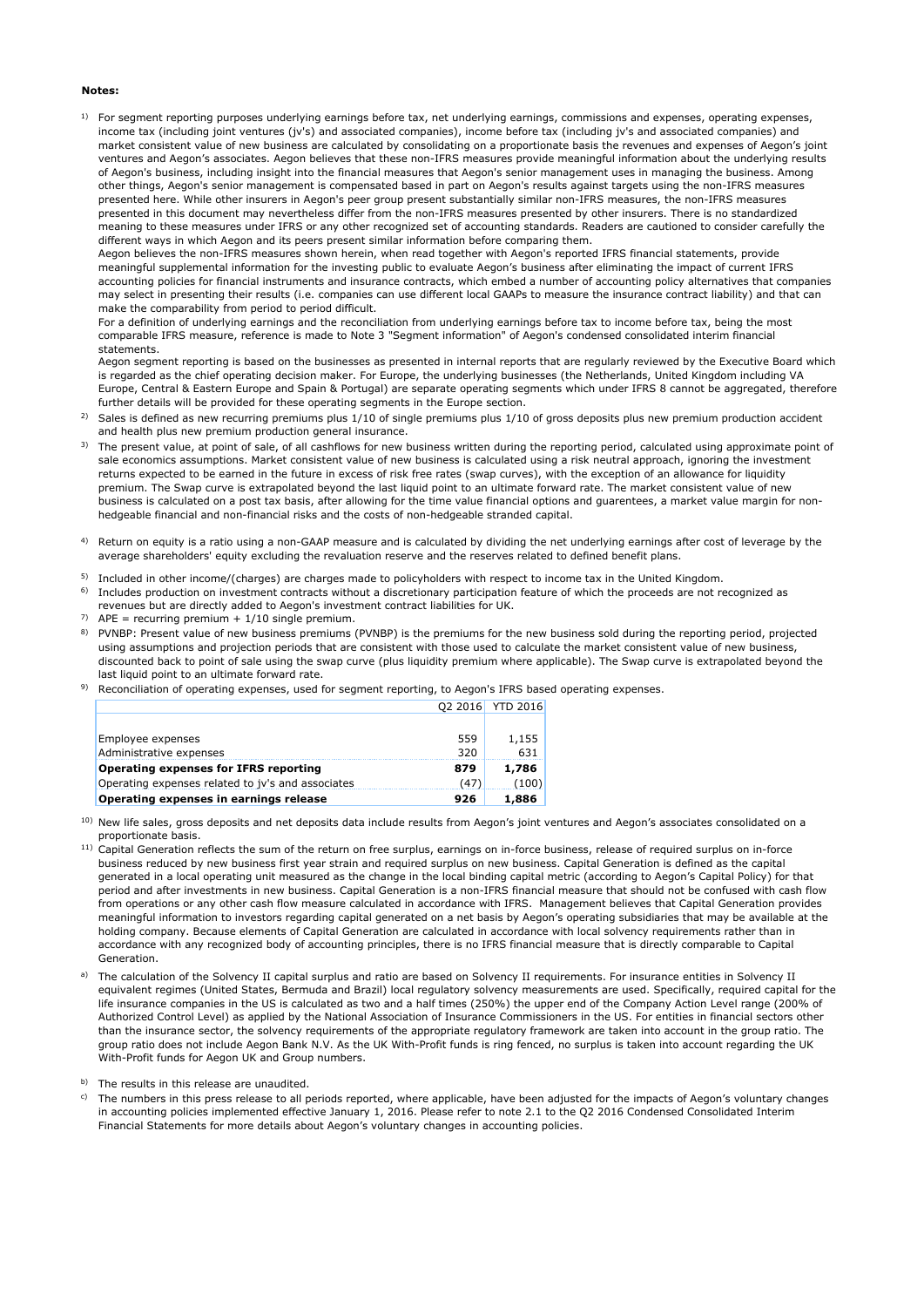## **Currencies**

Income statement items: average rate 1 EUR = USD 1.1160 (2015: USD 1.1162). Income statement items: average rate 1 EUR = GBP 0.7784 (2015: GBP 0.7322). Balance sheet items: closing rate 1 EUR = USD 1.1110 (2015: USD 1.1142; year-end 2015: USD 1.0863). Balance sheet items: closing rate 1 EUR = GBP 0.8311 (2015: GBP 0.7085; year-end 2015: GBP 0.7370).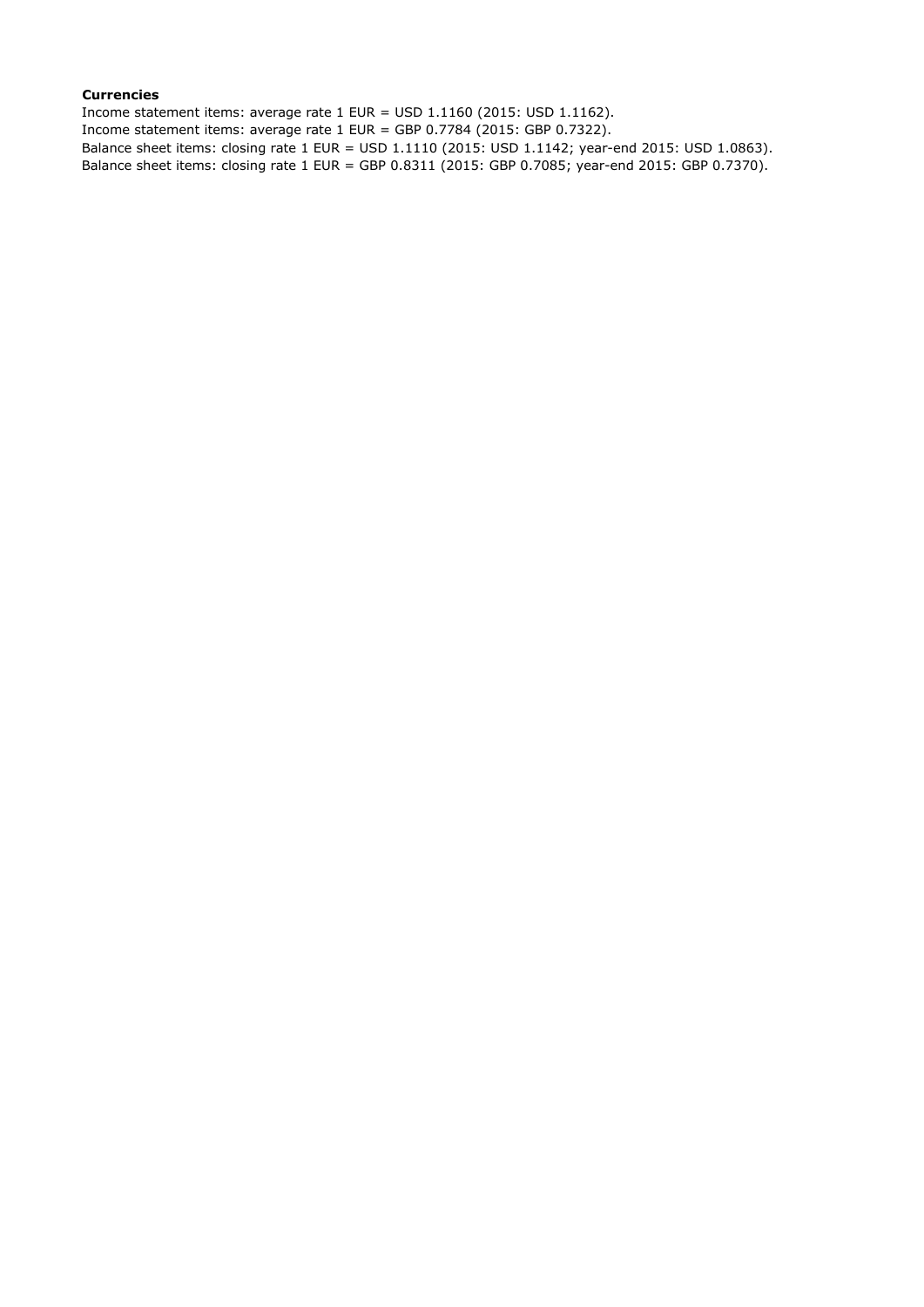| <b>Kerncijfers</b>                      |       |                   |                          |          |               |         |         |                |
|-----------------------------------------|-------|-------------------|--------------------------|----------|---------------|---------|---------|----------------|
| bedragen in EUR miljoenen               |       | Kw2 2016 Kw1 2016 | $\frac{0}{0}$            | Kw2 2015 | $\frac{0}{0}$ | 6M 2016 | 6M 2015 | $\frac{0}{0}$  |
| Onderliggend resultaat voor belastingen | 435   | 462               | (6)                      | 505      | (14)          | 897     | 937     | (4)            |
| Nettowinst / (verlies)                  | (385) | 143               | $\overline{\phantom{a}}$ | 319      |               | (242)   | 608     |                |
| Verkoop                                 | 2,765 | 3,560             | (22)                     | 2,335    | 18            | 6,324   | 4,960   | 27             |
| Marktconforme waarde nieuwe productie   | 100   | 133               | (25)                     | 183      | (46)          | 232     | 323     | (28)           |
| Rendement op eigen vermogen             | 6.8%  | 7.3%              | (7)                      | 7.6%     | (10)          | 7.1%    | 6.9%    | 2 <sup>1</sup> |